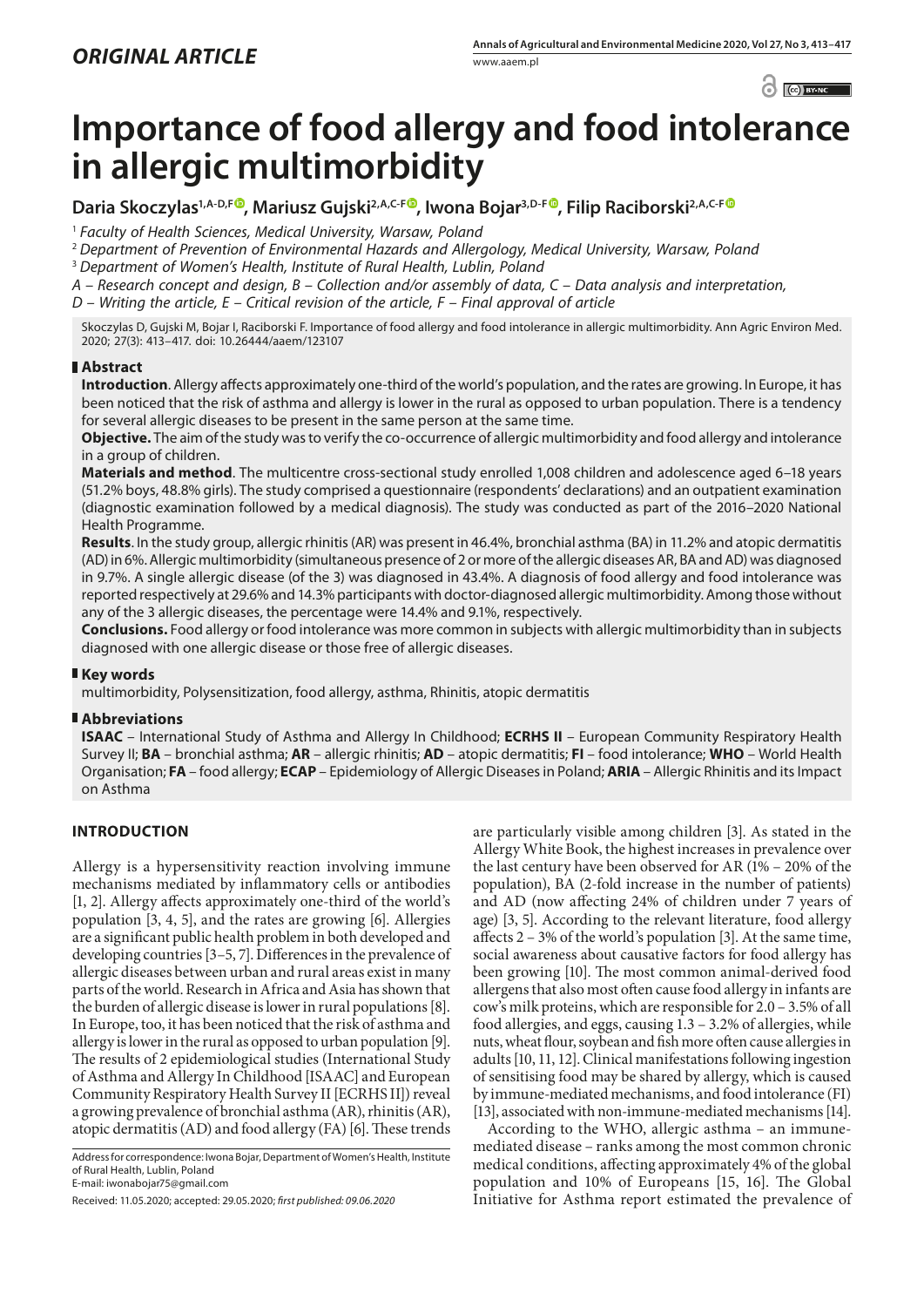asthma in various countries at 1% – 18% of the population [16]. The ISAAC study found that asthma is more common in developed countries, while in developing countries it is more severe in children. The ECAP (Epidemiology of Allergic Diseases in Poland) study found that asthma affects 2 – 7% of children in the Polish population between 6 and 7 years of age and 4 – 10% of those aged 13–14 years [5].

Another allergic disease is atopic dermatitis (AD), which affects about 3% of adults and about 20% of children worldwide [17], and manifests as a chronic and recurrent dermatitis with eczematous foci, pruritus, exfoliation and dry skin [17, 18, 19]. The highest incidence of AD is in the first year of life, and onset before the age of 5 years occurs in 90% of cases [19]. The aetiopathogenesis of AD is not fully elucidated, but a genetic background has been established [20, 21].

The most common allergic disease is allergic rhinitis (AR), with both environmental and genetic factors playing a role in its aetiology. It affects 10 – 20% of the world population, with Poland ranking among the European countries with the highest rates of AR [22]. AR is an inflammatory reaction of the nasal mucosa to an allergen, manifesting as a watery discharge, sneezing and nasal congestion and itching [23]. Research shows that early signs appear before the age of 20 in 80% of patients [22]. There is a tendency for several allergic diseases to be present in the same person at the same time. This is particularly noticeable in childhood [24].

According to the ARIA (Allergic Rhinitis and its Impact on Asthma) classification, there is a close relationship between bronchial asthma and allergic rhinitis. Research shows that about 80% of BA patients also suffer from AR [22]. Respiratory allergic disease also co-occurs with atopic dermatitis syndrome. Co-existing manifestations of AD and asthma are seen in 20% of children [25]. Allergic rhinitis, asthma, AD and food allergies are allergic diseases sharing IgE antibody-mediated causative mechanisms [26]. Children with AD, asthma or AR are at a higher risk for food allergies than healthy children [27, 28]. Research to date has mostly focused on the description of relationships between asthma, AD and AR [29], while data on the link between these diseases and food allergy are scarce [30].

# **OBJECTIVE**

The aim of the study is to demonstrate in a group of children the concomitant presence of allergic multimorbidity on the one hand, and food allergy and intolerance on the other.

#### **MATERIALS AND METHOD**

The study enrolled 1,008 participants classified into the following 3 age groups: 6–9 years, 10–14 years and 15–18 years, with 516 boys (51.2%) and 492 girls (48.8%). Inclusion criteria comprised age between 6 – 18 years, and informed consent obtained from a parent or guardian of the child to participate in the study. The exclusion criteria comprised the use of anti-allergic medication during the 7 days preceding the study, upper or lower respiratory infection, poor general health, severe systemic disease, and poor compliance on the part of the legal guardian and/or the child.

The study had a multicentre design and was carried out in selected health care facilities in 3 major Polish cities:

Warsaw (505 children), Łódź (252 children) and Poznań (251 children). Participation was voluntary and sampling was based on the availability of subjects (convenience sample).

The following definitions of multimorbidity and polysensitisation were adopted for the purposes of the study: allergic multimorbidity – concomitant presence of at least 2 of the following 3 allergic diseases: bronchial asthma (BA), allergic rhinitis (AR) and atopic dermatitis (AD). Polysensitisation – sensitisation to at least 2 allergens or groups of allergens (sensitisation to 2 allergens of the same group is not considered polysensitisation) [29].

The study was conducted within the 2016 – 2020 National Health Programme framework in the last quarter of 2017. It was a cross-sectional study comprised of a questionnaire (respondents' declarations) and an outpatient examination (diagnostic examination followed by a medical diagnosis). For the questionnaire part, the children's parent or legal guardian answered 38 questions about manifestations of allergic diseases (in particular BA, AR and AD). The questions concerned a previous diagnosis of food allergy or intolerance previously made by a medical professional, and the occurrence of symptoms of food allergy and intolerance (and their severity) following consumption of selected food products, such as milk and milk products, eggs, peanuts, hazelnuts and other nuts, fish, seafood, celery, fruit (including citrus), soybean, poultry, pork, beef, wheat/gluten and food additives. The signs and symptoms produced by food consumption were divided into the following 2 groups:

- allergic symptoms (itching rash on a part of the body, itching rash all over the body, shortness of breath and fainting);
- • other symptoms (diarrhoea, feeling generally ill).

For the second part of the study, the participants were examined by a consulting allergist, which included a spirometry test with bronchodilator challenge (Salbutamolum 400ug) and skin prick testing for 15 allergens: birch (108), grass/cereals (15), mugwort (106), D.pteronyssinus (725), hen's egg (604), cow's milk (601), dog (306), cat (309), D. farinae (708), hazel (129), alder (115), rye (158), plantain (Plantago) (169), Cladosporium herbarum (406), Alternaria tenuis (400), histamine (902) and a control (901). Diagnoses declared by the subjects were used for the analysis.

Statistical analysis was carried out using IBM SPSS ver. 24. Statistical significance was tested with Pearson's chi-squared tests. The threshold for significance was assumed at p<0.05.

The Ethical Review Board at the Medical University of Warsaw determined that the study was admissible and compliant with the principles of scientific ethics (Decision No. KB/160/2017).

### **RESULTS**

In the study group, AR was present in 46.4% (52.1% of boys vs 40.4% of girls; p<0.001), BA in 11.2% (13.0% of boys and 9.3% of girls: p=0.073) and AD in 6% (4.3% of boys and 7.7% of girls;  $p<0.05$ ).

Allergic multimorbidity (simultaneous presence of 2 or more of the allergic diseases AR, BA and AD) was diagnosed in 9.7% of the study group (11.2% of boys and 8.1% of girls; p<0.01). A single allergic disease (of the 3) was diagnosed in 43.4% of the group (46.5% of boys and 40.0% of girls; p<0.01).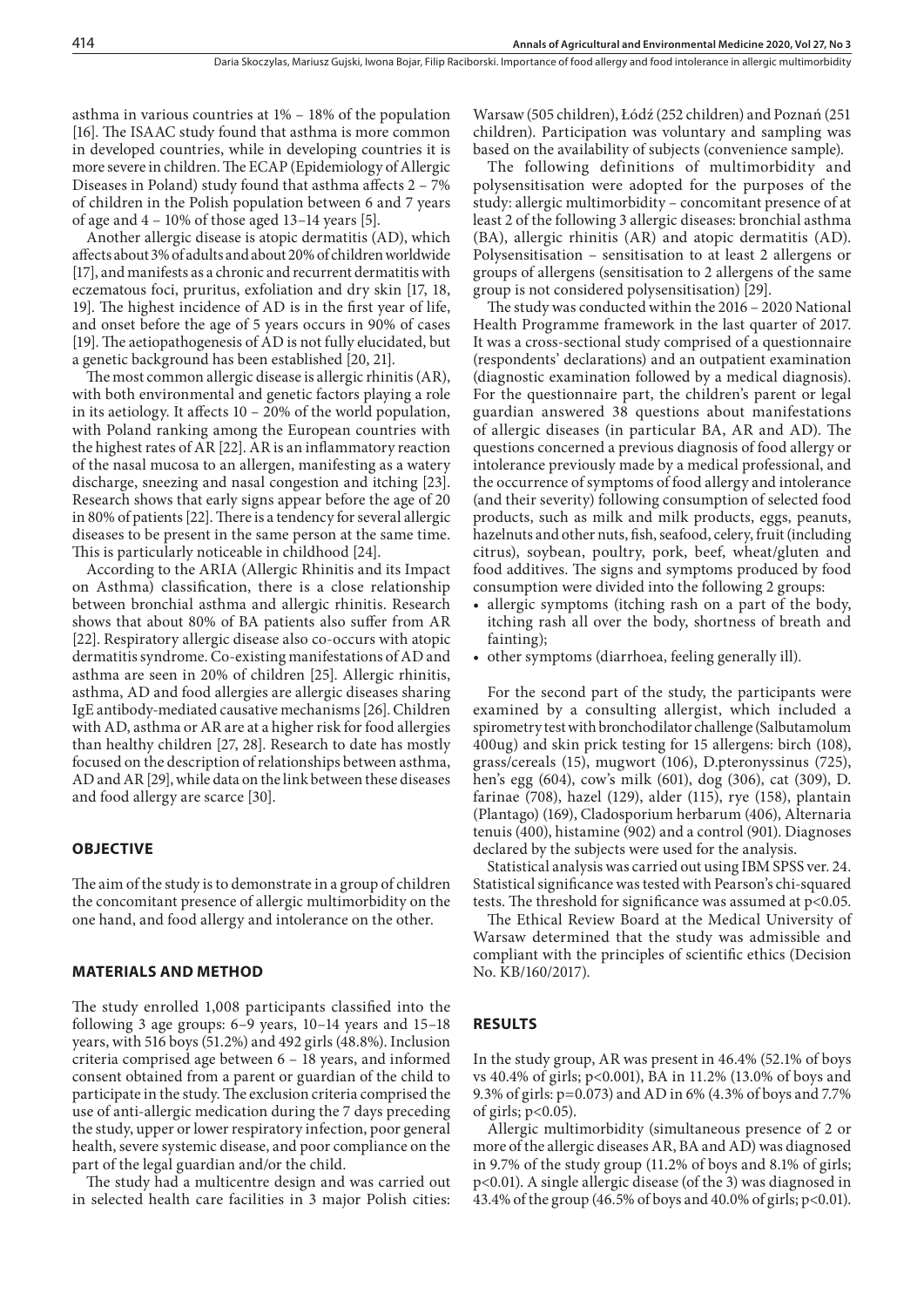Daria Skoczylas, Mariusz Gujski, Iwona Bojar, Filip Raciborski . Importance of food allergy and food intolerance in allergic multimorbidity

|  |  |  | <b>Table 1.</b> General characteristics of study group |  |  |  |  |  |  |  |  |  |  |
|--|--|--|--------------------------------------------------------|--|--|--|--|--|--|--|--|--|--|
|--|--|--|--------------------------------------------------------|--|--|--|--|--|--|--|--|--|--|

| Parameter                                         | Value         | percentage<br>[%] |
|---------------------------------------------------|---------------|-------------------|
|                                                   | 6-9 years     | 36.9              |
| Age                                               | $10-14$ years | 43.3              |
|                                                   | $15-18$ years | 19.8              |
| Gender                                            | Girl          | 48.8              |
|                                                   | Boy           | 51.2              |
|                                                   | Łódź          | 25.0              |
| Site (city)                                       | Poznań        | 24.9              |
|                                                   | Warsaw        | 50.1              |
|                                                   | No            | 53.6              |
| AR diagnosed by doctor                            | Yes           | 46.4              |
|                                                   | Girl          | 40.4              |
| AR diagnosed by doctor, breakdown by gender       | Boy           | 52.1              |
|                                                   | No            | 88.8              |
| BA diagnosed by doctor                            | Yes           | 11.2              |
| BA diagnosed by doctor, breakdown by gender       | Girl          | 9.3               |
|                                                   | Boy           | 13.0              |
| AD diagnosed by doctor                            | No            | 94.0              |
|                                                   | Yes           | 6.0               |
|                                                   | Girl          | 7.7               |
| AD diagnosed by doctor, breakdown by gender       | Boy           | 4.3               |
|                                                   | No            | 90.3              |
| Multimorbidity                                    | Yes           | 9.7               |
|                                                   | Girl          | 8.1               |
| Multimorbidity, breakdown by gender               | Boy           | 11.2              |
| Food allergy diagnosed by doctor (as reported by  | No            | 81.9              |
| participant)                                      | Yes           | 18.1              |
| Food intolerance diagnosed by doctor (as reported | No            | 91.2              |
| by participant)                                   | Yes           | 8.8               |
|                                                   |               |                   |

Food allergy or food intolerance was reported by a total of 24.1% of the participants, with 18.1% declaring doctordiagnosed food allergy and 8.8% declaring food intolerance (Table 1). There were no statistically significant differences according to gender.



**Figure 1.** Prevalence of food allergy and food intolerance as reported by participants:

a) without symptoms of AR, BA and AD (leftmost),

b) with a single diagnosed allergic disease (centre),

c) with allergic multimorbidity (rightmost).

A diagnosis of food allergy and food intolerance was more often reported by participants with doctor-diagnosed allergic multimorbidity. Those subjects were nearly twice as likely to have food allergy as those not diagnosed with any of the three allergic diseases (Fig. 1).

Subjects with allergic multimorbidity declared symptoms of food allergy or food intolerance more often than subjects without BA, AR or AD, or those with a diagnosis of only one of these diseases with regard to 12 out of the 14 groups of food products analysed (Tab. 3). The opposite correlation was noted only for soybean and wheat. Among those with allergic multimorbidity, the highest percentages declared food allergy to or intolerance of milk and milk products (22.4%), fruit, including citrus (16.3%), hazelnuts and other nuts (12.2%), peanuts (10.2%) and eggs (9.2%).

For comparison, among the subjects diagnosed with just one allergic disease (AR, BA or AD), the percentages were as follows: 14.6% (milk), 8.2% (citrus), 4.3% (hazelnuts), 3% (peanuts) and 3.2% (eggs). All these differences were statistically significant (Tab. 3).

**Table 2.** Symptoms of food allergy and food intolerance following consumption of specific food products (N=1008)

| Causative food product   | Symptoms of allergy*<br>[%] | Other symptoms**<br>[%]<br>14.2 |  |  |
|--------------------------|-----------------------------|---------------------------------|--|--|
| Milk and milk products   | 14.0                        |                                 |  |  |
| Eggs                     | 2.9                         | 2.7                             |  |  |
| Peanuts                  | 3.3                         | 2.3                             |  |  |
| Hazelnuts and other nuts | 4.5                         | 2.3                             |  |  |
| Fish                     | 1.3                         | 1.0                             |  |  |
| Seafood                  | 0.7                         | 0.9                             |  |  |
| Celery                   | 1.2                         | 0.7                             |  |  |
| Fruit, including citrus  | 8.6                         | 2.8                             |  |  |
| Soybeans                 | 1.0                         | 1.0                             |  |  |
| Poultry                  | 0.4                         | 0.8                             |  |  |
| Pork, beef               | 0.7                         | 0.9                             |  |  |
| Wheat/ gluten            | 2.4                         | 3.7                             |  |  |
| <b>Food additives</b>    | 3.3                         | 2.9                             |  |  |
| Other                    | 6.7                         | 4.3                             |  |  |

\*Symptoms of allergy (itching rash on a part of the body, itching rash all over the body, shortness of breath, fainting). \*\*Other symptoms (diarrhoea, feeling generally ill)

**Table 3.** Food products producing symptoms of food allergy and food intolerance by allergy status (no other diagnoses, diagnosed with one of the three allergic diseases [AR, BA or AD], allergic multimorbidity) (N=1008)

| Food product producing                           |                         | Allergy status (%)         |                     |           |
|--------------------------------------------------|-------------------------|----------------------------|---------------------|-----------|
| symptoms of food allergy<br>and food intolerance | No allergic<br>diseases | Single allergic<br>disease | Multi-<br>morbidity | р         |
| Mild and milk products                           | 11.6                    | 14.6                       | 22.4                | p<0.05    |
| Eggs                                             | 1.3                     | 3.2                        | 9.2                 | p<0.001   |
| Peanuts                                          | 2.1                     | 3.0                        | 10.2                | p<0.001   |
| Hazelnuts and other nuts                         | 3.0                     | 4.3                        | 12.2                | p<0.001   |
| Fish                                             | 0.8                     | 1.1                        | 4.1                 | p<0.05    |
| Seafood                                          | 0.2                     | 0.7                        | 3.1                 | p<0.05    |
| Celery                                           | 0.4                     | 1.6                        | 3.1                 | $p=0.052$ |
| Fruit, including citrus                          | 7.4                     | 8.2                        | 16.3                | p<0.05    |
| Soybeans                                         | 0.2                     | 1.8                        | 1.0                 | p<0.05    |
| Poultry                                          | 0.0                     | 0.5                        | 2.0                 | p<0.05    |
| Pork, beef                                       | 0.4                     | 0.7                        | 2.0                 | $p=0.214$ |
| Wheat/ gluten                                    | 2.7                     | 2.3                        | 1.0                 | $p=0.585$ |
| <b>Food additives</b>                            | 2.7                     | 3.2                        | 6.1                 | $p=0.231$ |
| Other                                            | 6.3                     | 5.9                        | 11.2                | $p=0.155$ |
|                                                  |                         |                            |                     |           |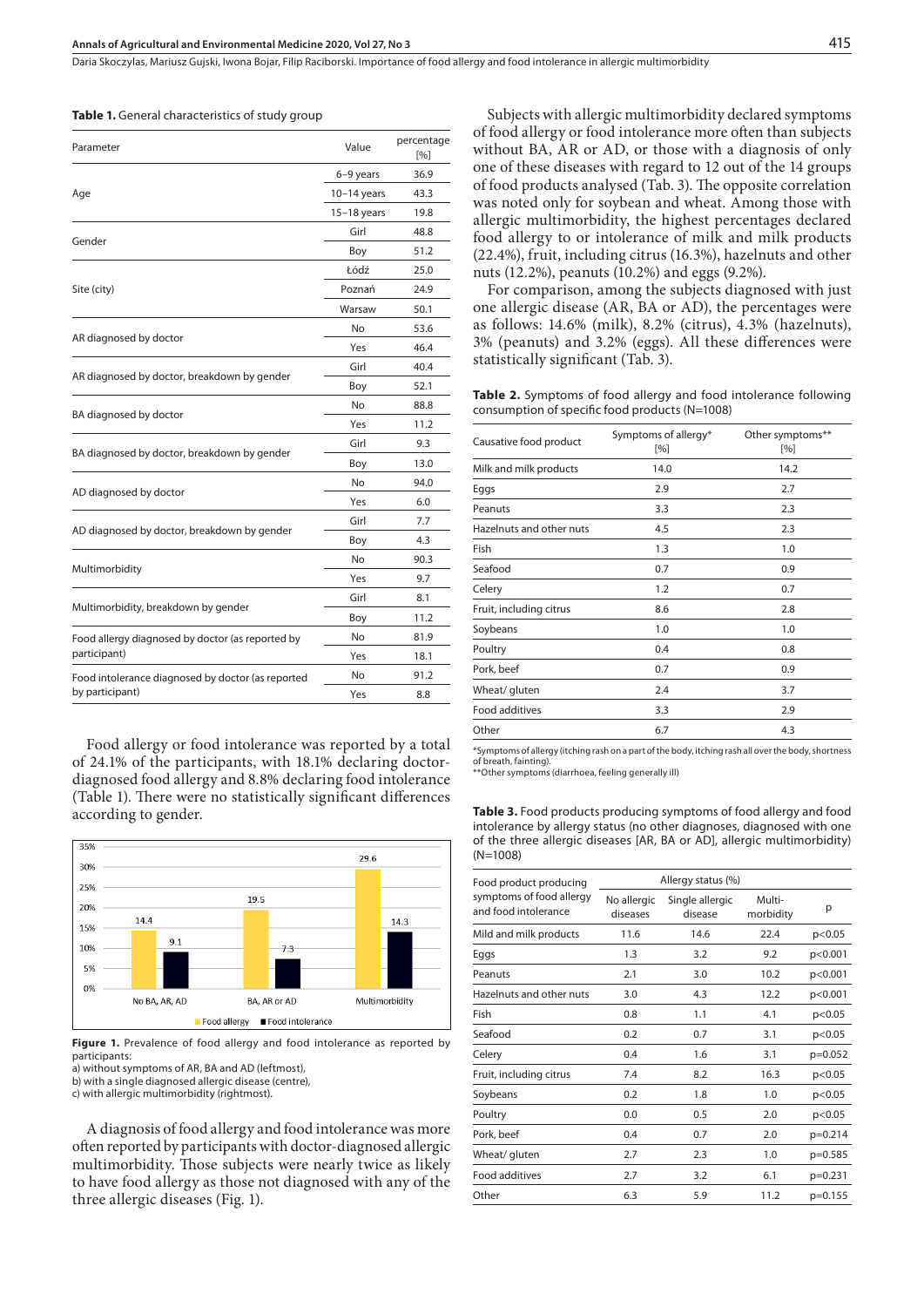# **DISCUSSION**

**Key results.** The results of this multicentre study demonstrate that individuals with allergic multimorbidity (i.e. those diagnosed with more than one allergic disease of AR, BA or AD) suffer from food allergy or food intolerance more often than individuals not diagnosed with allergic multimorbidity.

Of all food products listed in the questionnaire, symptoms of food allergy or food intolerance were most often produced by dairy products (milk and milk products) and fruit, including citrus.

The study data reveal that allergic multimorbidity is associated with a much higher prevalence of food sensitisation compared with the presence of one of the 3 allergic diseases. The reverse correlation was identified only for soybean- and wheat/gluten-containing foods.

**Limitations.** A limitation of the study was the narrow interpretation of allergic multimorbidity as the presence of 2 or more of 3 allergic diseases (AR, AD, BA). The study only accounted for the types of food most often causing food allergy or food intolerance.

The study had a cross-sectional design, and all data about food allergy and intolerance were as declared by the participants. Amy S. Paller et al. elaborate particularly on the design of food allergy studies, stating that a well-designed study of food allergy should be based on testing or food challenge tests rather than history-taking alone [31]. At the same time, there is no consensus on testing for food allergy.

**Interpretation.** The increasing prevalence of allergic diseases worldwide is resulting in intensified efforts to identify the underlying causes and background, as well as indicating risk factors for these conditions. Research on correlations between allergic multimorbidity and food allergy supplies additional information in this respect [32, 33].

The findings of the current study indicate that there is an association between food allergies and the presence of at least one allergic disease of AR, BA and AD. Prifits et al. found that children with diagnosed food allergy developed asthma over the next several years [34]. Julie Wang et al. also studied the association between food allergies and asthma and demonstrated that the presence of food allergies correlated with asthma severity [35]. Similar findings were obtained in a study by Roberts et al. [36]. R. Jaramilo, in a study of 8,203 participants, found that patients with doctordiagnosed asthma demonstrated allergic responses to food more often than individuals without a diagnosis of asthma (27.5% vs. 14.9%) [38], which also confirms the hypothesis that asthma influences food allergies. Marcel M. Bergmann states that a third of children with AD have a documented food allergy. The author also believes that cow's milk is the most common allergen responsible for AD and FA symptoms in children. His claims are also supported by the findings of Dhar S. et al., as well as by the results of the current study [39, 40]. Teresa Tsakok et al. confirmed a strong association between AD and food allergy. In an analysis of 66 studies, they found that in population-based studies, the risk of an untoward response to a food was about 6-fold greater in patients with AD than in healthy individuals. Studies of patients diagnosed with AD reported food allergies in as many as 81% of the subjects [41].

The presented study shows that the risk of allergy to or intolerance of fruit, and in particular citrus, was higher in individuals suffering from one or more allergic diseases. These data confirm the findings of Mohammed W. Al-Rabia, indicating a link between AR and food allergy or intolerance. The author states that allergic rhinitis is a widespread condition affecting up to 40% of the population, and some patients experience an itching and burning sensation in the throat associated with AR symptoms after eating fruit and vegetables [42].

Rashid Al-Abri et al. confirm the co-presence of food allergies and allergic rhinitis. A prospective cohort study in Sweden found that 40% of infants with FA went on to develop AR by the age of 8 years. It was also demonstrated that AR may precede food allergy, with 47% of the children developing food allergies within the first year of life, while 7.9% of children with AR developed food allergies by the second year of life [43]. Syed M. Tariq et al. showed that allergies to dairy products in children with concomitant AD and respiratory symptoms were associated with severe symptoms in later life [44]. This is compatible with the current findings, indicating an association between allergic multimorbidity and food allergy and intolerance.

The relationships between specific allergic diseases discussed in this study were also analysed by N. Nicolaou et al., who confirmed the co-occurrence of allergic diseases. In addition, their results showed that there are pairs of allergic diseases characteristic of urban or rural areas. It has been noted, for example, that for urbanized areas the correlation of atopy with asthma is characteristic, while in rural areas atopy occurs more often with non-asthmatic wheezing [45].

#### **CONCLUSIONS**

Food allergy or food intolerance was more common in subjects with allergic multimorbidity than in subjects diagnosed with one allergic disease, or those free of allergic diseases. The study also confirmed the role of milk and milk products as the most common cause of FA symptoms.

# **REFERENCES**

- 1. Igea JM. The history of the idea of allergy. Allergy. 2013; 68(8): 966–73. https://doi.org/10.1111/all.12174
- 2. Butrym I, Płaczkowska S, Pawlik-Sobecka L, Smolińska S. Podstawowe testy wykorzystywane w diagnostyce alergii IgE-zależnej i alergii kontaktowej. Diagnostyka Laboratoryjna. 2017; 53(3): 169–174.
- 3. European Allergy White Paper, The UCB Institute of Allergy. Allergic diseases as a public health problem in Europe. UCB Institute of Allergy 1997.
- 4. Ibrahim NK, Alghamdi AA, Almehmadi MM, Alzahrani AA, Turkistani AK, Alghamdi K. Allergy and related clinical symptoms among medical students and interns. Pak J Med Sci. 2019; 35: 1060– 1065. https://doi.org/10.12669/pjms.35.4.1281
- 5. Samoliński B, Raciborski F, Lipiec A, et al. Epidemiologia chorób alergicznych w Polsce ECAP. Alergol Pol. 2014; 1: 10–8. https://doi. org/10.1016/j.alergo.2014.03.008
- 6. European Community Respiratory Health Survey: Variations in the prevalence of respiratory symptoms, self- reported asthma, and use of asthma medication in the European Community Respiratory Health Survey. Eur Respir J. 1996; 9: 687–695.
- 7. Lipiec A, Wawrzyniak ZM, Sybilski AJ, et al. The association between paracetamol use and the risk of asthma, rhinitis and eczema in the Polish population. Ann Agric Environ Med. 2018; 25(3): 428–432. https://doi.org/10.26444/aaem/86336